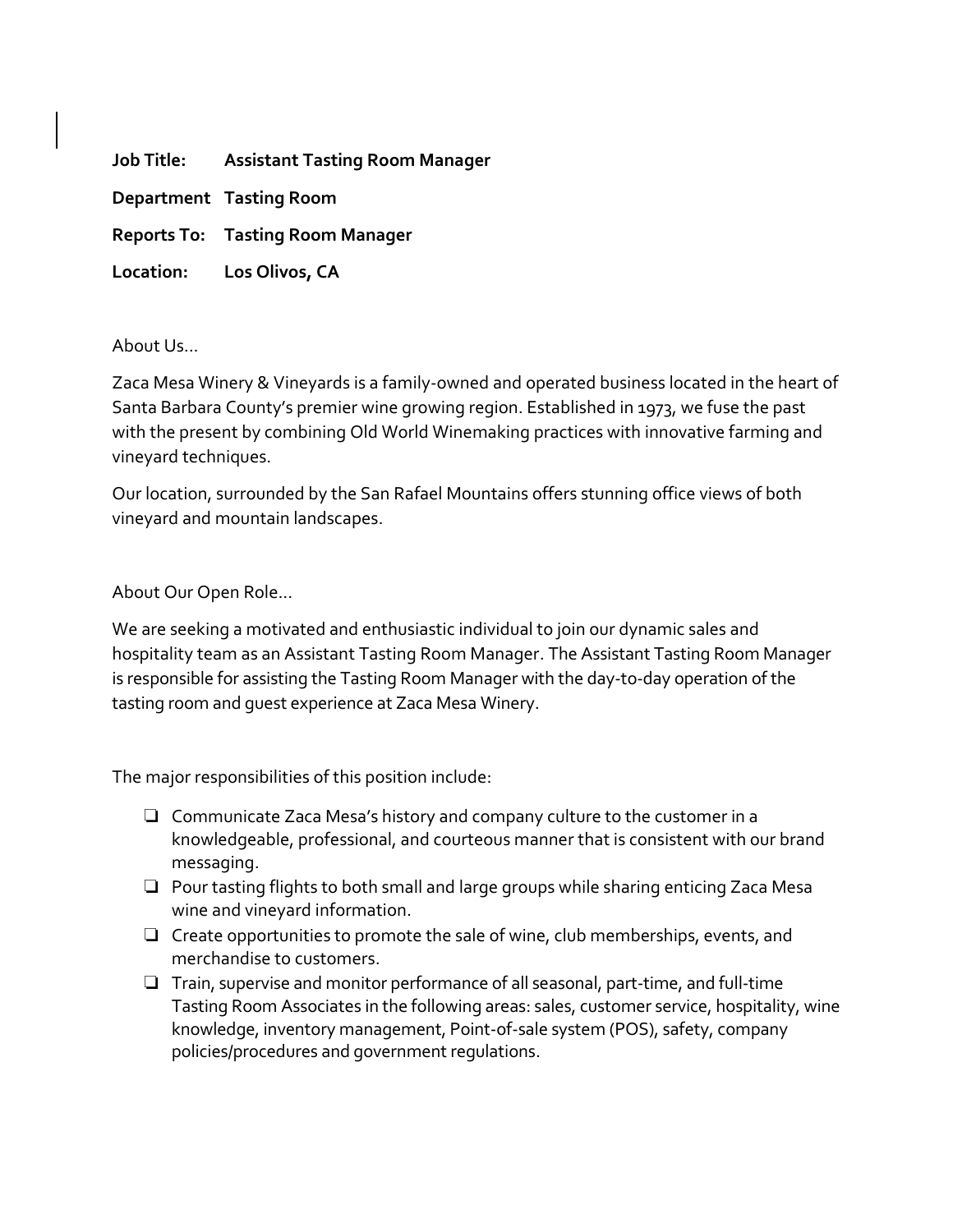- ❏ Participate in developing monthly department objectives and goals which may include wine sales, wine club sign-ups, phone sales campaigns, customer outreach programs, and staff training and development.
- ❏ Maintain physical inventory of merchandise and wine in the tasting room, lounge & terrace, and warehouse. Conduct weekly inventory counts on bottled wine/merchandise and reconcile inventory. Perform inventory audits requested by management.
- ❏ Utilize POS software to complete transactions, reconcile daily sales and provide daily reports. Complete weekly bank deposits.
- ❏ Assist with winery, club, private, and corporate events.
- ❏ Execute VIP Tours and Tastings with the trade, media, and the public.

## About You...

Words that people use to describe you include charismatic, approachable, flexible, and an expert multi-tasker. You perform well under pressure while maintaining a positive attitude. You are customer-centric and aim to ensure our guests needs are met, especially during hightraffic weekend days. You are a collaborator and a natural leader who is accountable and dependable and appreciate that, in a small business environment, everyone pitches in to ensure all tasks are completed and goals are met.

## What You Bring...

- Minimum of two to three years in a supervisory role (retail or hospitality industry, or related field preferred)
- Four-year college degree or equivalent.
- A combination of education and experience.
- Willing to work holidays (closed on major holidays), weekends, and extended hours.
- Ability to stand for extended periods of time.
- Must be 21 years of age.

## What We Offer…

We are a team of wine industry professionals and enthusiasts alike. If you appreciate wine, enjoy sales and hospitality, and would like to provide the ultimate wine country experience, we would be interested in having you join our dedicated team. We offer sales incentives to reward exceptional performance in addition to a competitive hourly rate and benefits (401k, health, dental & vision). We provide extensive training, tools, and first-class wines to sell, to set our applicants up for success.